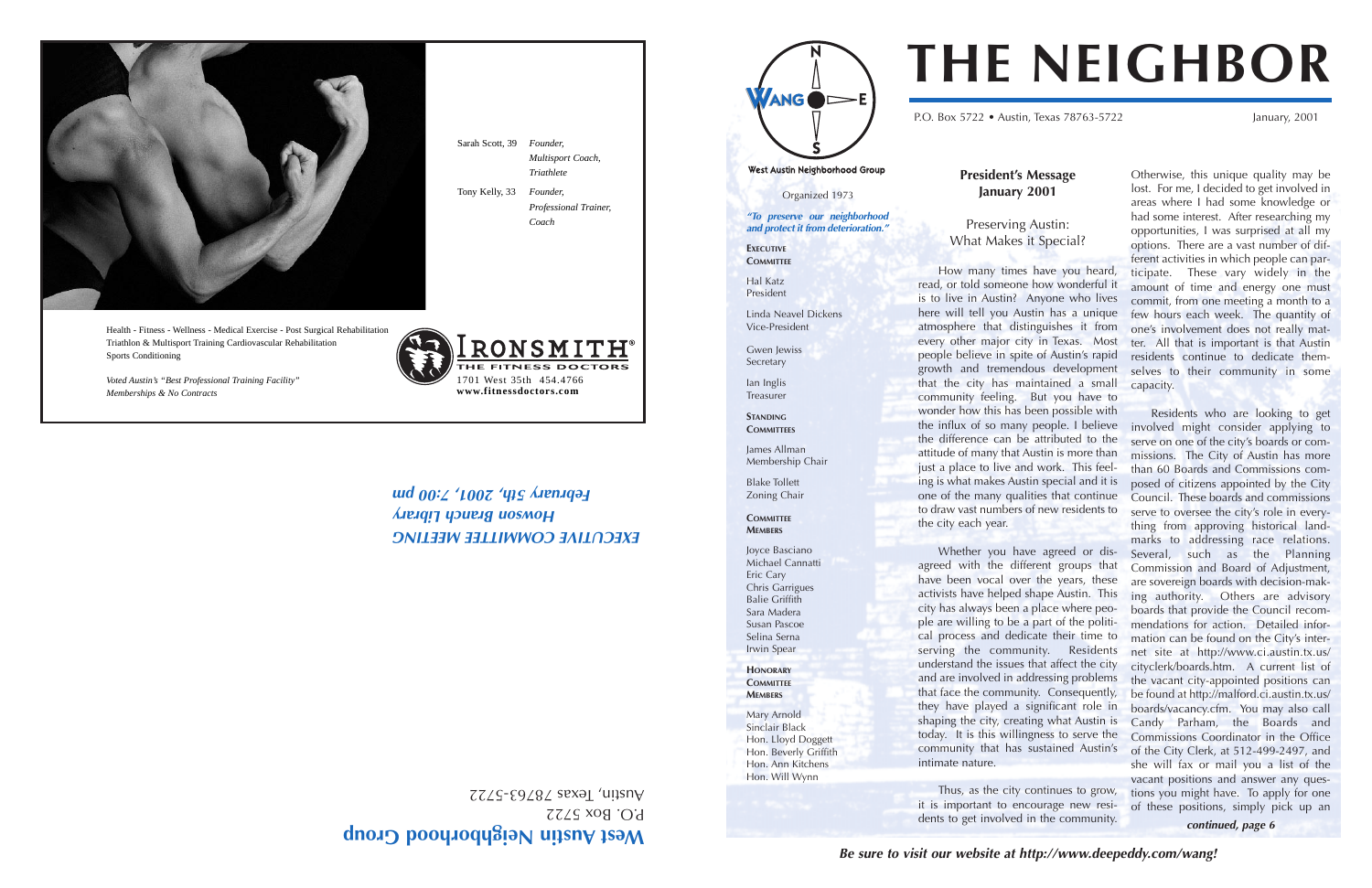#### **Minutes of ExComm Meeting January 8, 2001**

On January 8th, WANG began the new year with a full meeting agenda. As usual, the Executive Committee's (ExComm) liveliest discussions centered around transportation and zoning issues.

In transportation news, the most significant issue concerned the future of MoPac between 2222 and the river, and area residents are finding creative ways to minimize potential neighborhood disruption. One strategy includes seeking registration as National Historic Districts for Pemberton Heights, Old West Austin, Old Enfield, Brykerwoods, and Tarrytown. This designation would greatly slow down the efforts of the Texas Department of Transportation (TxDOT) to raze homes along MoPac. Transportation Co-chair Susan Pascoe announced a training meeting held on January 20, 2001, from 9:00 a.m.-1:00 p.m. at the Senior Activity Center at 29th and Lamar to teach interested residents about volunteering for the registration program. Estimated costs for the designation effort are \$25,000.00. If you are interested in helping with this project, please contact Susan at SPascoe@AscensionHealth.org.

Another meeting concerning possible MoPac changes will be held on January 31, 2001, at 6:30 p.m. at 1012 Rio Grande. This meeting is sponsored by MONAC, an umbrella group representing all of the central neighborhoods potentially impacted by TxDOT's plans. ExComm member Ian Inglis urges representatives from all of the affected neighborhood groups to attend this meeting in order to organize and coordinate efforts. Additionally, neighbors need to attend the March or April CAMPO

meeting during which TxDOT staff will present narrowed recommendations after Phase I of the MoPac study.

The ExComm, upon the recommendation of James, agreed to publish a special WANG Neighbor to review the MoPac dispute. Blake proposed paying for expanded publication focusing on MoPac issue after the January regular newsletter.

Other transportation committee pursuits include installation of sidewalks in West Austin and improvement of recently re-paved roads.

Sidewalk chair Selina Serna reported that as a phase of the "Build Greater Austin" program, plans are currently being drawn for improvements to the sidewalks on Enfield (both east and west of MoPac) and Exposition (from Enfield north to 35th Street). Details of the specific improvements are being forwarded by the Capital Metro planning department and will be reported as soon as they become available. Construction on these improvements should begin in the summer of 2001. As "Package 5" of the Build Greater Austin program, additional survey work will begin soon on other streets in our neighborhood. Capital Metro welcomes suggestions on additional streets in our neighborhood with heavy bus traffic that could use sidewalk improvements. Forward suggestions to the WANG Transportation Committee via our website at wang@deepeddy.com or contact Selina at 477-5913.

I am a concerned citizen of Austin, Texas, and reside at , close to MoPac. Please accept this letter as evidence of my request to obtain consulting party status with regard to the potential expansion of MoPac in the area roughly between Town Lake and 45<sup>th</sup> Street.

The ExComm agreed to send a letter to Mayor Kirk Watson requesting an assessment of recently paved roadways in Tarrytown. Neighbors have complained about the loose gravel that creates dangerous driving, biking, and walking conditions.

In zoning news, Zoning Chair Blake Tollett reported on several items of interest. Most

notably, continuing negotiations with Tarrytown United Methodist Church (TUMC) have led to recent changes in the Church's expansion plans. WANG supported and TUMC received from the Board of Adjustments a variance for off-site parking. Additionally, the City will allow the campus expansion under SF-3 zoning and TUMC will be allowed to increase its impervious cover on the main campus because of a site plan filed in the 1950's. The Church wants to rezone two houses it owns at the Southeast corner of Greenlee and Exposition to NO-CO (neighborhood office-conditional overlay). Finally, TUMC is selling its two empty lots on Spring Lane. Blake will be talking to the Church's neighbors about these developments and reporting at the next WANG meeting.

Other zoning cases involved several variance requests. WANG chose to not comment on a request at 2206 W. 11th (decreasing minimum rear yard set back) and to continue discussion on a request at 608 Upson (building a "granny flat"). WANG reviewed and opposed the request for properties at 3701/05 Gilbert (increasing fence above maximum allowable height) and also re-examined the case for rezoning the Pemberton Castle, 1415 Woolridge.

Balie Griffith, Liaison Chair, reported on this committee's work. James Allman noted discrepancies on completion dates of the Deep Eddy EMS between the City and the project architects. He urges an earlier completion, and the ExComm passed a motion to send letter expressing urgency for EMS construction.

Treasurer Ian Inglis reported the following WANG balances:

| Checking | \$3208.08 |
|----------|-----------|
| Saving   | \$3548.66 |
| Oak Wilt | \$1181.54 |

WEST AUSTIN NEIGHBORHOOD GROUP EXECUTIVE COMMITTEE MEETING AGENDA FEBRUARY 5, 2001

I. Call Meeting to Order (7:10)

- II. Citizen Communications
- A. 510 Atlanta Street
- 
- IV. Committee Reports
- A. Communications
- 1.Newsletter
- B. Membership
- C. Transportation 1.Update on Historical Landmark Designation
- D. Zoning
- 1. Update on Methodist Church
- 2. Variance Requests
- a. 608 Upson
- b. 2206 W. 11th
- E. Liaison
- V. Treasurer's Report
- VI. New/Old Business VII. Adjourn (8:45)

Ms. Ann Irwin, Director Cultural Resources Management Environmental Affairs Division Texas Department of Transportation 125 East  $11<sup>th</sup>$  Street Austin, Texas 78701-2483

Dear Ms. Irwin:

Potential changes to MoPac will affect several historic neighborhoods, including Clarksville, Old Enfield, Pemberton Heights, Brykerwoods, and Tarrytown. The Clarksville Historic District already is included on the National Register of Historic Places (NRHP). On December 15, 2000, the Texas Historical Commission determined that the proposed Old West Austin Historic District, bounded by  $12<sup>th</sup>$  Street, Lamar,  $35<sup>th</sup>$  Street and MoPac, also meets requirements for inclusion in the NRHP. In addition, Camp Mabry appears on the National Register of Historic Places and is a State Archeological Landmark.



Along with many other neighbors in central Austin, I am concerned that a great number of properties would be affected adversely by expansion of Mopac, reconfiguration of its exit/entry ramps, or widening its feeder or connecting streets. The demolition of historic homes, loss of open space, and increase in noise, vibration, water run-off and traffic would compromise the character of some of Austin's most historic neighborhoods.

Thank you for notifying the TxDOT Austin district office, FHWA, and the Texas Historical Commission that I am a consulting party to their Section 106 consultation process for this undertaking. As I understand it, the process includes identification of potential adverse effects on historic resources and gives full consideration to options that avoid harmful results.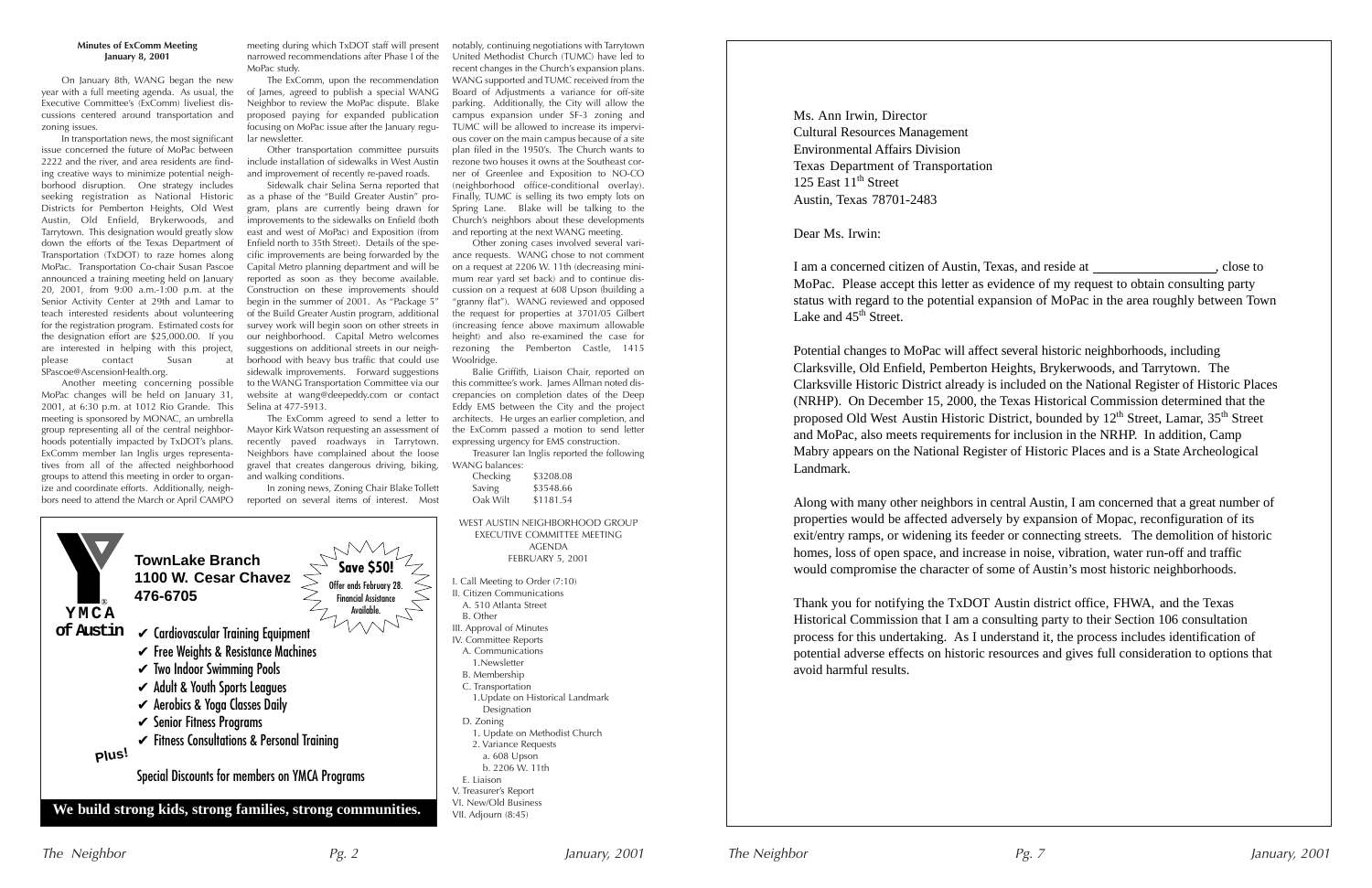# **Edward Jones** Serving Individual Investors Since 1871 Austin, TX 78763-5722 ❏ \$20 household membership ❏ \$10 student/senior membership The Annual Neighbor January, 2001 Pg. 6 The Annual Neighbor January, 2001 Pg. 3

#### **TOWNLAKE BRANCH YMCA**

Since 1969, the TownLake Branch YMCA has been a focal point of fitness and family activity for the Central and West Austin community. Located at 1100 W. Cesar Chavez (at Lamar & Town Lake), the facility supports a wide variety of activities that build a healthy spirit, mind and body for all.

TownLake offers a 5,000-square-foot weight room with state of the art strength training equipment as well as a cardiovascular room with treadmills, exercise bikes and stair-climbers. The indoor gymnasium is also a popular attraction for basketball and indoor soccer leagues. With a 25 yard, six-lane heated indoor lap pool and a specialized teaching pool, the TownLake Natatorium is a landmark for area swimmers of all ages. A hot tub is located next to the pool for therapy or relaxation.

TownLake also offers numerous classes open to both members and nonmembers. Group or private instruction is available in strength training, aerobics, swimming, and other specialty areas

such as senior fitness. Kids activities include sports, aquatics and summer & holiday camps.

The YMCA offers financial assistance for membership and programs for anyone qualifying. In 2000, the YMCA distributed more than \$500,000 to deserving individuals and families. The YMCA also offers after school child care in 17 elementary schools throughout Austin. More than 2,000 Austin kids participate in Y-Youth Sports such as basketball, soccer, baseball and flag football around the city. And the Association has adopted 5 character development values — respect, caring, faith, responsibility and honesty which are woven into the curriculum of every program.

Open to persons of all ages, races and religious backgrounds, the YMCA of Austin is more than just a fitness facility, it's your family away from home, providing support and values-based enrichment opportunities to build strong kids, strong families, strong communities.

— Sean Doles

#### **MOPAC MEETINGS**

On March 12, TxDOT and its consultants will present to the Capital Area Mobility Planning Organization (CAMPO) several alternative concepts about changing traffic mobility on MoPac. The concepts range from doing nothing to adding one or two highoccupancy vehicle (HOV) lanes to adding general purpose lanes. CAMPO will narrow down which option or options it wants to pursue, and another phase of the mobility study will ensue. MoNAC [MoPac Neighborhood Associations Coalition] leaders held meetings on November 20, 2000, and January 5, 2001, to discuss strategies for responding to TxDOT's presentation and for revising our position statement in light of recent disturbing proposals from TxDOT and its consultants regarding the central Austin MoPac interchanges. The meetings were productive and we agreed to meet again at 1012 Rio Grande on January 31, 2001, at 6:30 p.m. MoNAC leaders anticipate speak-

ing with CAMPO members beginning in January, and we will appear at the April 9, 2001, CAMPO public hearing on TxDOT's proposals. MoNAC encourages all interested citizens to attend the hearing on April 9. Call Ian Inglis for details at 472-1950, or e-mail Ian at hiker@ccsi.com.

> ❏ Yes, I want to join WANG. ❏ I want to renew my WANG membership. I have enclosed:

| Date<br>Name                                                                                                        |                                            |
|---------------------------------------------------------------------------------------------------------------------|--------------------------------------------|
| Email <u>Dentis and Charles and Charles and Charles and Charles and Charles and Charles and Charles and Charles</u> | Fax <b>Francisco Entrancisco Francisco</b> |

## **MEMBERSHIP MEMBERSHIP DRIVE**

Make checks payable to WANG and mail to: WANG P.O. Box 5722



Many neighbors have expressed concern about potential changes along MoPac, wondering how its expansion might affect homes situated close to the corridor. Not only will contiguous properties feel adverse effects, but those homes deeper in the neighborhoods may also experience unwelcome change because of a ripple effect. Besides attending meetings of MONAC, you can voice your concerns about MoPac changes by copying and sending the

letter on the next page or writing a similar one of your own. By becoming a consulting party to the process, you will be notified any time a relevant meeting or decision-making event occurs. Please think about what you might be able to do to help minimize destruction of any properties in our central neighborhoods.

## MONAC MEMBER ORGANIZATIONS INCLUDE:

- Allandale Neighborhood Association (NA)
- Balcones Area/Highland Park West NA
- Brykerwoods NA
- Johnson Creek NA
- Oakmont Heights NA
- Old Enfield Homeowners Association
- Old West Austin NA
- West Austin Neighborhood Group

application from the City Clerk's Office, Room 116, Municipal Building, 124 W. Eighth Street or download an application from http://www.ci.austin.tx.us/ cityclerk/b\_forms.htm. Once it has been completed, this application can then be returned to the City Clerk's Office.

Working for one of these boards or commissions is, of course, only one of many ways that Austin residents can become involved in their city. Hundreds of other organizations are in need of volunteers. And of course WANG is always looking for individuals willing to help with its many objectives, such as the current effort to evaluate historical district designation. Giving even a small amount of one's time can help to preserve what makes Austin special.

**Hal Katz 703-5715 hkatz@hwlaw.com**

# Are you prepared<br>for the rising cost of college?

- I can show you several ways to save for higher education expenses, including:
- A tax-deferred savings account, called the 529 plan
- **Education IRAs**
- Custodial accounts (UGMA/UTMA)

### Call or stop by today.

Michael S. O'Leary **Investment Representative** 1211 W. 6th Street. Suite 200 **Austin, TX 78703** Bus 512-480-8003 Fax 512-261-1779 www.edwardiones.com Member SIPC

#### **President's Message, from cover**

## **Don't Drink the Water!**

There is probably no dog friendlier city than Austin. Dogs can run free at designated dog parks and mingle with neighbor pups. Most areas have flowhave communal water bowls. What could be better! Your pet has water to refresh itself, and those breeds that love to swim can just jump into the creek or lake to cool down and quench their thirst at the same time. Saves you from having to haul a water container. The best of both worlds, right? Wrong. Do you know about a nasty little protozoal organism called giardia? Giardia typically inhabits the small intestines of an affected animal, potentially resulting in diarrhea and vomiting. This definitely is not something you want your pet to contract. Furthermore, you can contract it from your pet and in humans it can take

ing or standing bodies of water; some unfortunately, they also may use the Central Texas is a hotbed for giardia, and many wild animals serve as reservoirs of the organism. Giardia is spread by way of fecal contamination of water or food. Wild animals get their water from creeks and lakes; banks of these waterways as their personal toilet. Along comes the unsuspecting pet owner and his very thirsty dog. . .well, you know the rest. As quickly as five days later, the poor pup has a raging case of diarrhea.

months to resolve.

Giardia may be the worst organism threatening area waterways, but there also are any number of bacteria, protozoa, rickettsia, and algae that can cause illness in your pet. Community water bowls may also be a source of viral transmission.

So next time you go for that romp, do your pet a favor. Bring his own water bottle.

—Priscilla Pulver, DVM